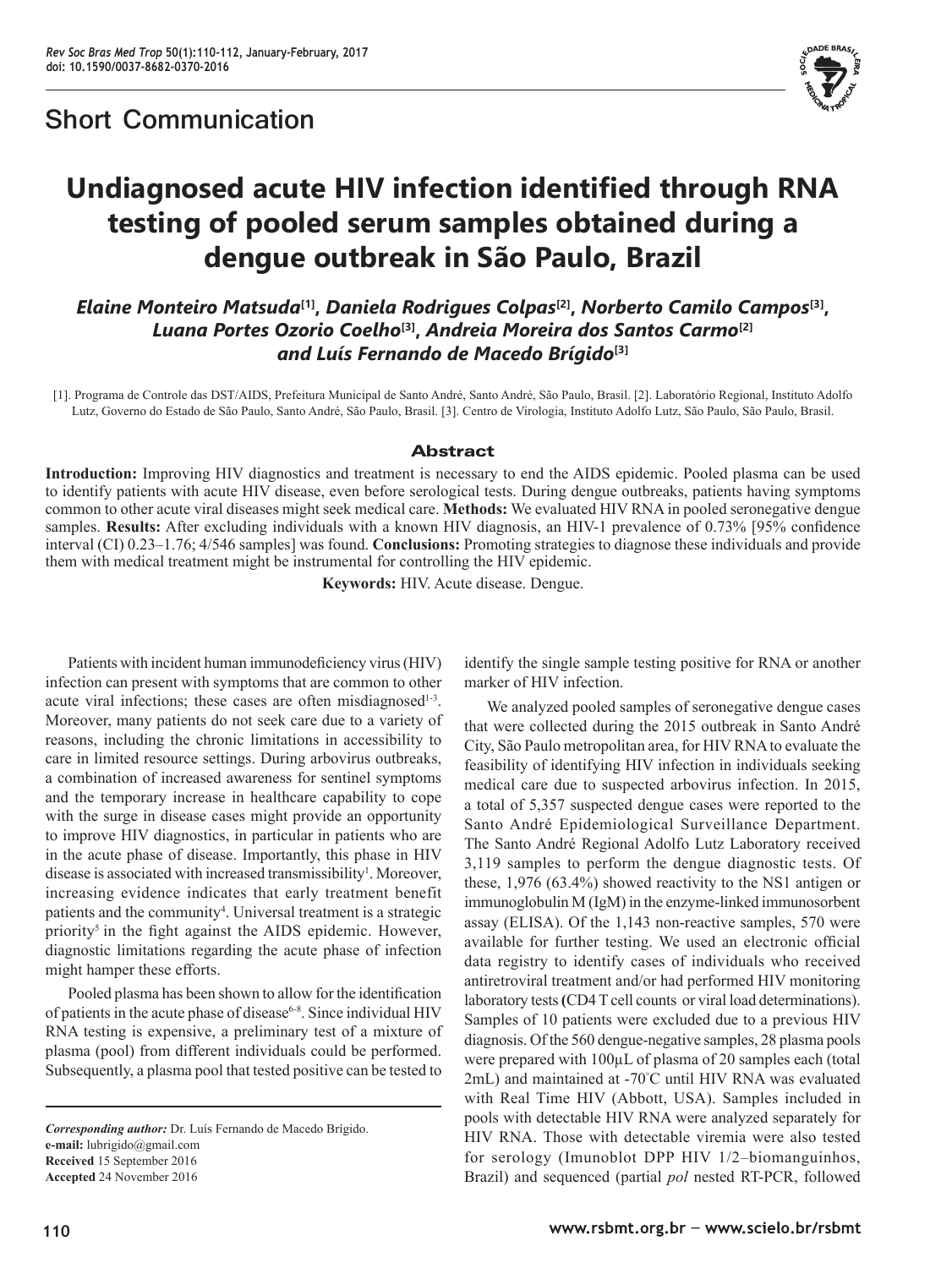by Big Dye, Life, USA). Sequences were evaluated for HIV genotyping(https://www.ncbi.nlm.nih.gov/projects/genotyping) and antiretroviral resistance (https://hivdb.stanford.edu/).

Among the 560 samples, 12 patients contributed 2 samples and 1 patient 3 samples, meaning that 546 patients [52% men; median age 33 years, interquartile range (IQR) 19-46] were enrolled in the study. Of 28 plasma pools tested, 4 showed detectable viremia (HIV RNA). In three of these pools, one sample showed viremia. The samples positive for HIV RNA were derived from 2 men and 1 woman (aged 46, 23, and 30 years, respectively.) No clinical information was available for the men, whereas the woman had reported fever, myalgia, retro-orbital pain, and headache. Although clinical symptoms were documented for only one case, samples included in the pool were all derived from patients whose blood was collected for serological confirmation of dengue on the basis of the following sentinel clinical manifestations: fever (typically with a duration of 2-7 days) with  $\geq 2$  of the following symptoms: nausea, vomiting, rash, myalgia, headache, retro-orbital pain, leukopenia, petechiae, or a positive tourniquet test.

All three samples had high viral loads, and one sample showed the K103N mutation, which causes high-level resistance to first generation non-nucleoside reverse-transcriptase inhibitors. No nucleotide ambiguities were observed in three sequences, and all were subtype B. Serology was negative in two of the three RNA-positive samples. One was indeterminate, showing only reactivity to glycoprotein 41 (gp41) in an immunoblot **(Table 1**).

Two samples in the fourth positive pool failed automated extraction and were therefore unavailable for further testing. All other samples in this and other positive pools tested as HIV *RNA not detected*.

Assuming 1 positive sample for each reactive pool (4/546), an HIV prevalence of 0.73% [95% confidence interval (CI) 0.23-1.76] can be estimated for this sample; this would change to 0.88% if samples from children <14 years old were not computed. This prevalence is almost twice that expected for the general population<sup>9</sup>; however, the CIs do overlap. High viremia, indeterminate or negative serology, lack of ambiguous nucleotides, and no previous registry in electronic systems are compatible with unrecognized and likely acute HIV infections.

In this small study, we could validate the concept that some HIV-infected individuals, possibly during the acute phase of their disease, could be identified during dengue evaluation. Even though we used samples leftover from previous serological tests, the material was suitable for further HIV testing, a procedure that might be optimized. In this study, we only evaluated seronegative samples; however, some positive dengue samples might not represent current illness, particularly in endemic areas, as IgM may be present for up to three months or longer<sup>10</sup>. Moreover, variable specificity was observed. In an evaluation of 4 rapid IgM-based kits, sensitivities and specificities ranged from 21-99% and 77-98%, respectively, when compared with the gold standard laboratory-based ELISA. Moreover, falsepositive results were present in patients with other tropical diseases or previous dengue infections<sup>10</sup>. Therefore, actual coinfections cannot be ruled out, and it might be useful to evaluate all samples in certain settings.

Along with the use of pooled plasma, which might be costeffective in vulnerable populations, additional strategies to identify cases of acute HIV disease among dengue cases might prove useful. This was also shown in a study in Singapore, where, among patients >15 years old suspected of dengue by emergency physicians, 8/294 (2.4%) acute phase HIV patients were identified; of these, 7 satisfied World Health Organization (WHO) case classification criteria for probable dengue<sup>11</sup>. Strategies to identify acute HIV infection have been proposed<sup>12</sup> and should be used concurrently to improve the incorporation of these patients into care.

In countries like Brazil that offer free laboratory tests for both dengue and HIV, it would be easier to implement routine pooled strategies at laboratories that perform large-scale testing. Pooled tests with opt-out recall authorization at collection might be suitable for such initiatives. Test results would then be returned during previously scheduled follow-up visits to review dengue results, adapting on capability already in place. The current cost of testing for viral load is higher than that of serology at a similar prevalence scenario. However, the main target for this initiative, patients with high viral loads and acute viral symptoms, likely include cases in which antibodies might not be detectable yet; they might therefore be missed by current rapid testing campaigns. Moreover, targeting cases with high viremia allows sub-pooling strategies, reducing the overall cost per diagnosed case albeit increasing pooling complexity, a limitation that might be overcome with automatization.

Besides the potential for monitoring local epidemics, these cases represent missing opportunities for a more comprehensive

| Demographic and laboratory characteristics of identified HIV infections. |            |           |                             |                   |                    |                                |               |              |
|--------------------------------------------------------------------------|------------|-----------|-----------------------------|-------------------|--------------------|--------------------------------|---------------|--------------|
| Pool number                                                              | <b>Sex</b> | Age (yrs) | Drug resistance<br>mutation | <b>Viral load</b> | <b>HIV</b> subtype | <b>Nucleotide</b><br>ambiguity | Immunoblot    | <b>Bands</b> |
| 10                                                                       | Male       | 22        | K103N                       | 6.07              | В                  | None                           | Negative      | None         |
|                                                                          | Male       | 46        | None                        | 6.12              | B                  | None                           | Indeterminate | Gp41         |
| 17                                                                       | Female     | 29        | None                        | 5.85              | B                  | None                           | Negative      | None         |

**TABLE 1**